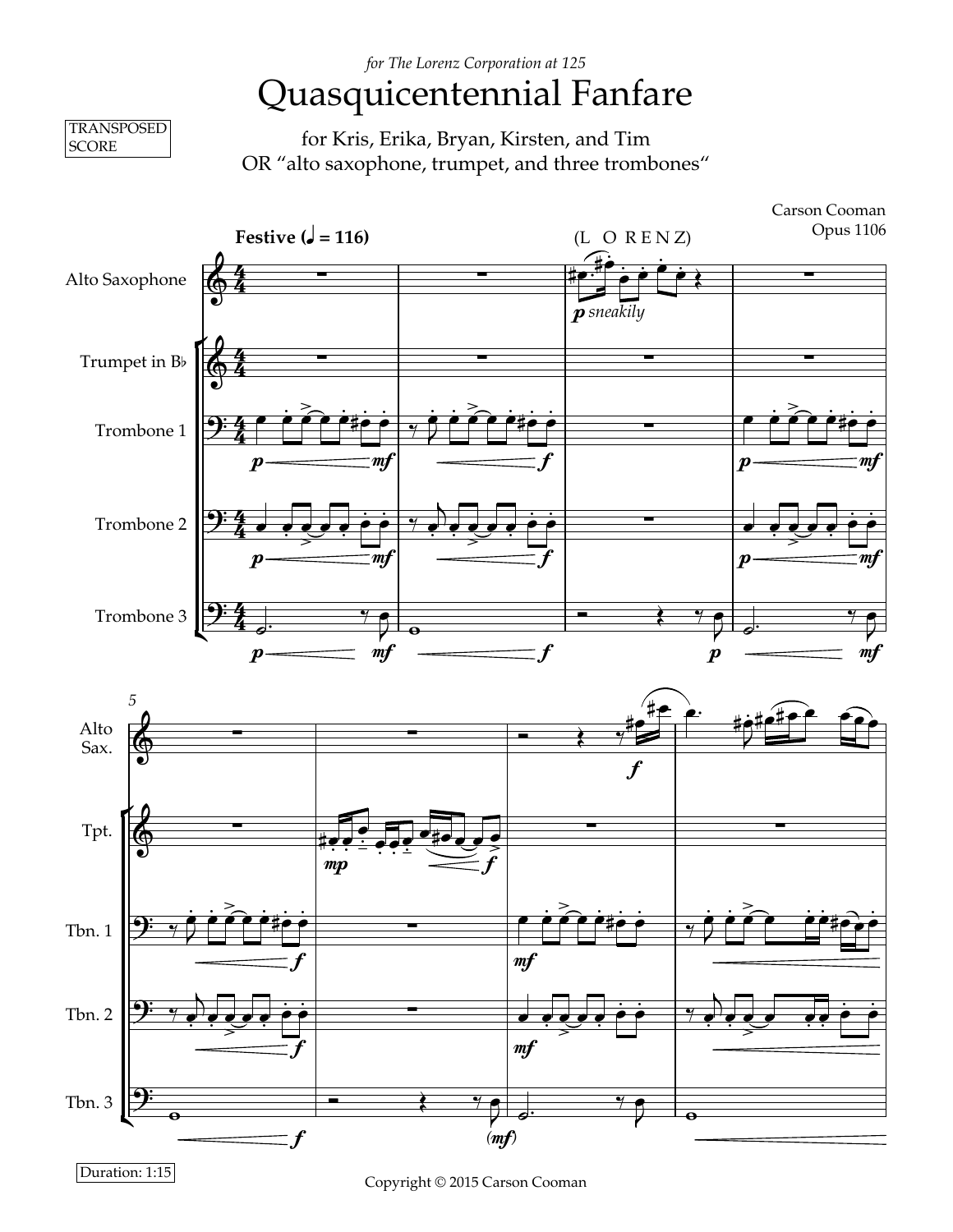



COOMAN: Quasquicentennial Fanfare

2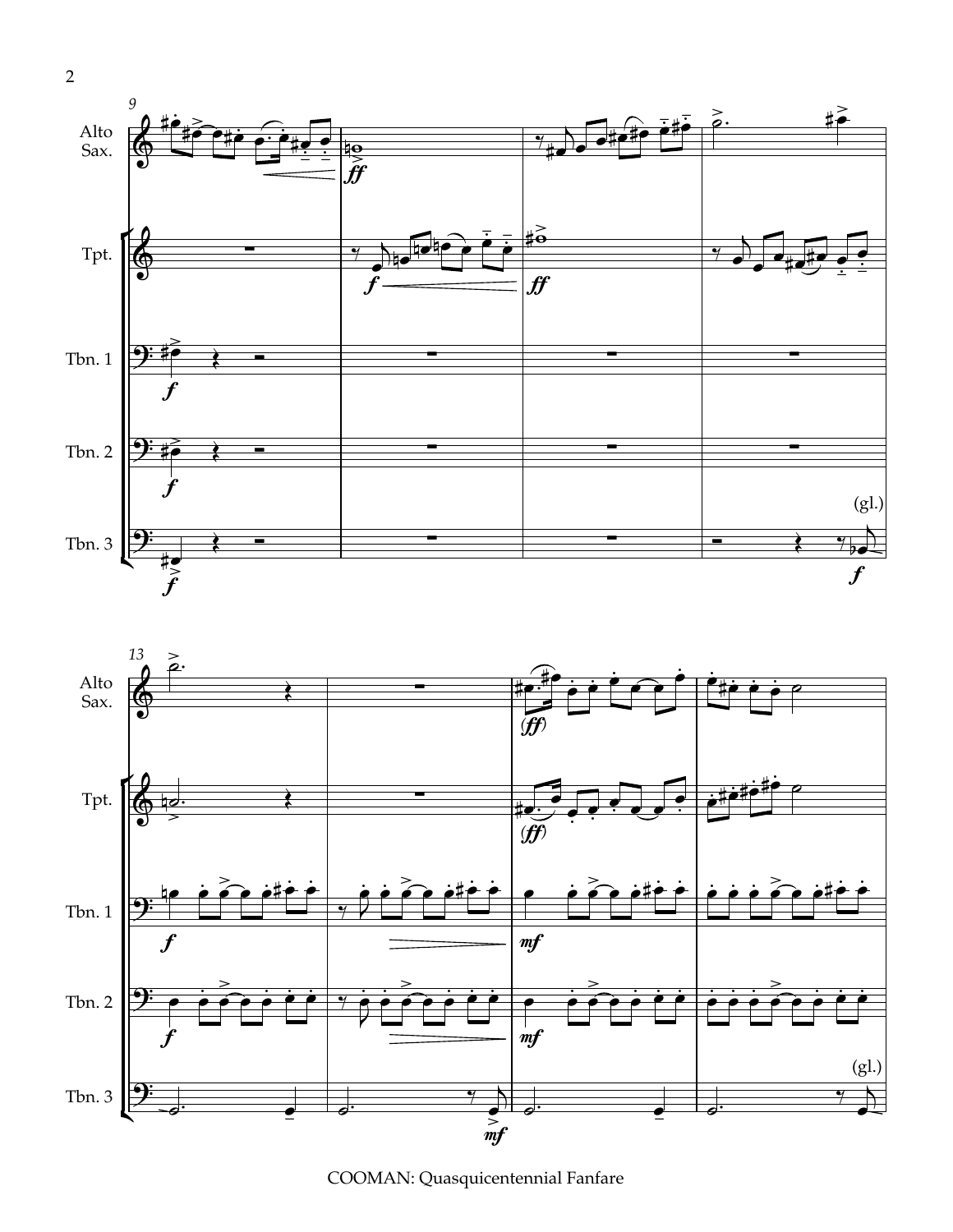



COOMAN: Quasquicentennial Fanfare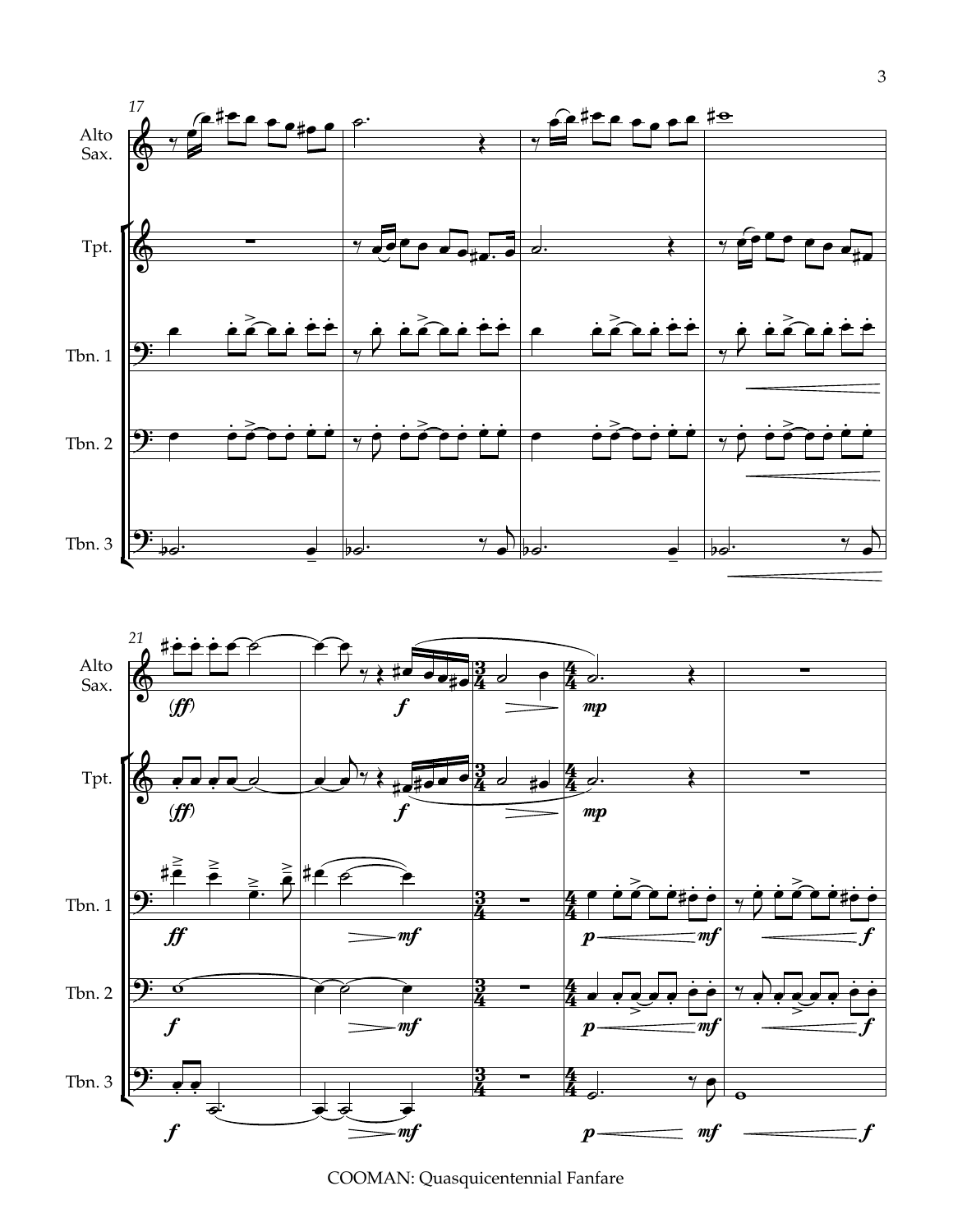



March 2015 Cambridge, Massachusetts ver. 20 March 2015

COOMAN: Quasquicentennial Fanfare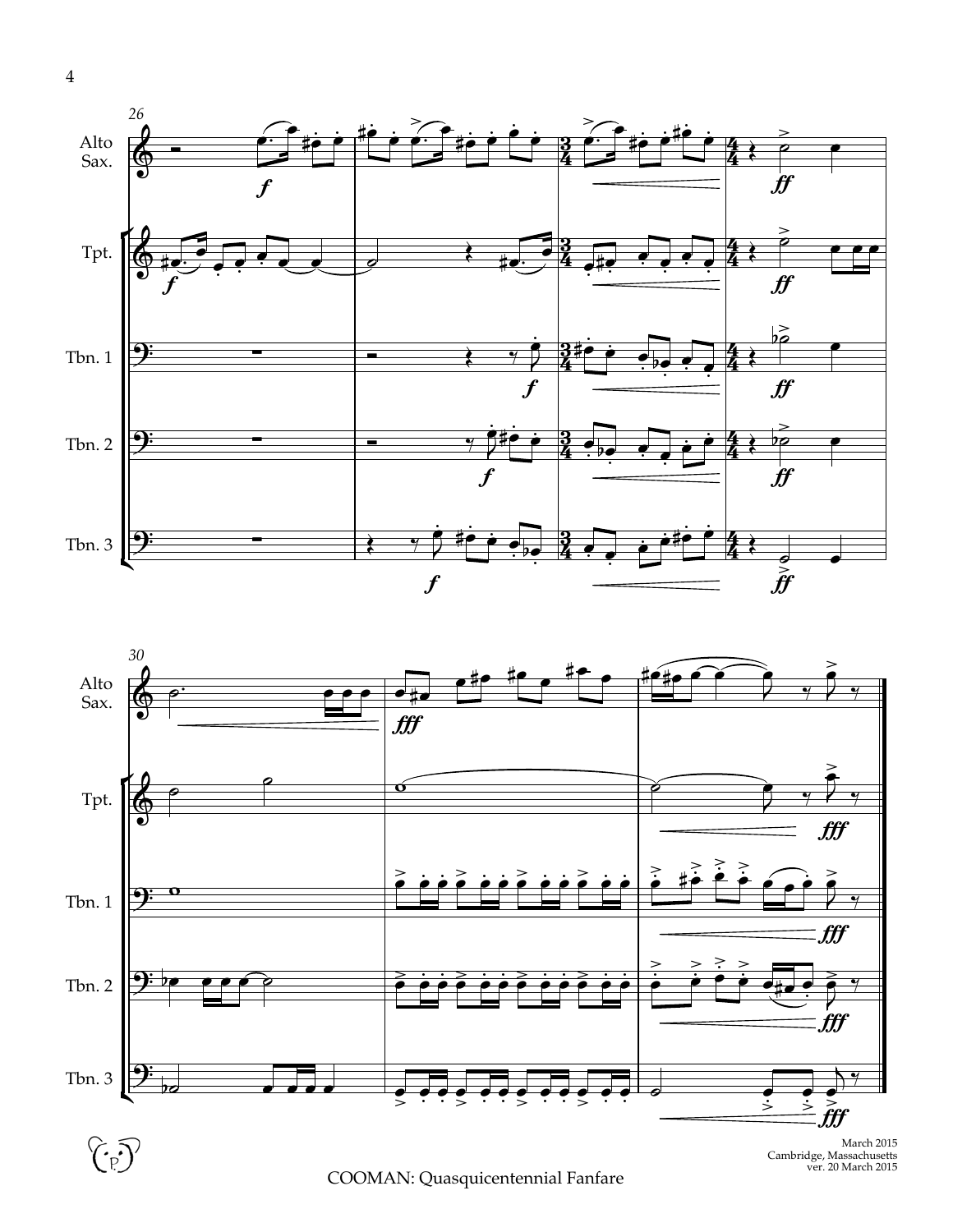#### Alto Saxophone

### *for The Lorenz Corporation at 125* Quasquicentennial Fanfare

for Kris, Erika, Bryan, Kirsten, and Tim OR "alto saxophone, trumpet, and three trombones"











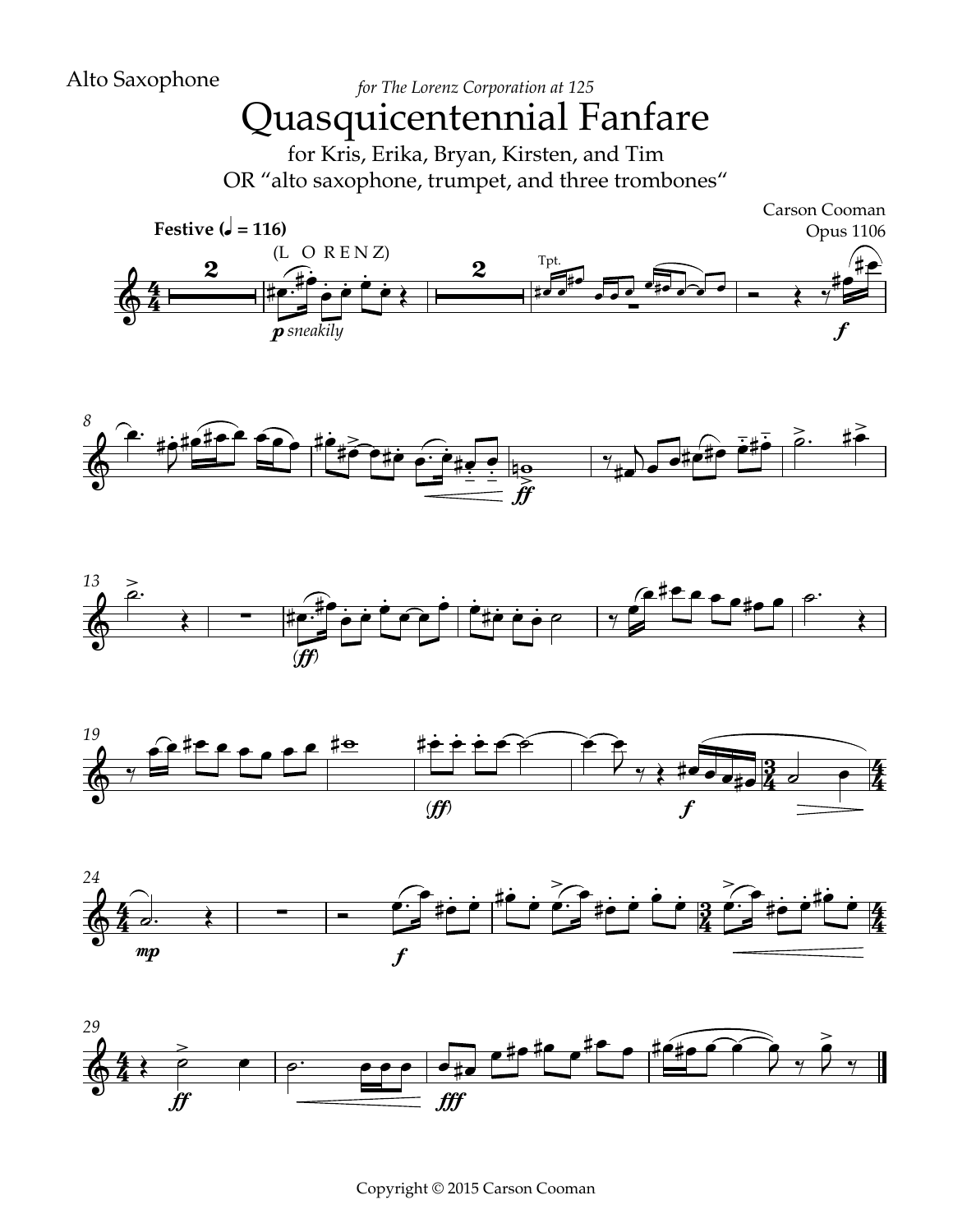#### Trumpet in Bb

### *for The Lorenz Corporation at 125* Quasquicentennial Fanfare

for Kris, Erika, Bryan, Kirsten, and Tim OR "alto saxophone, trumpet, and three trombones"











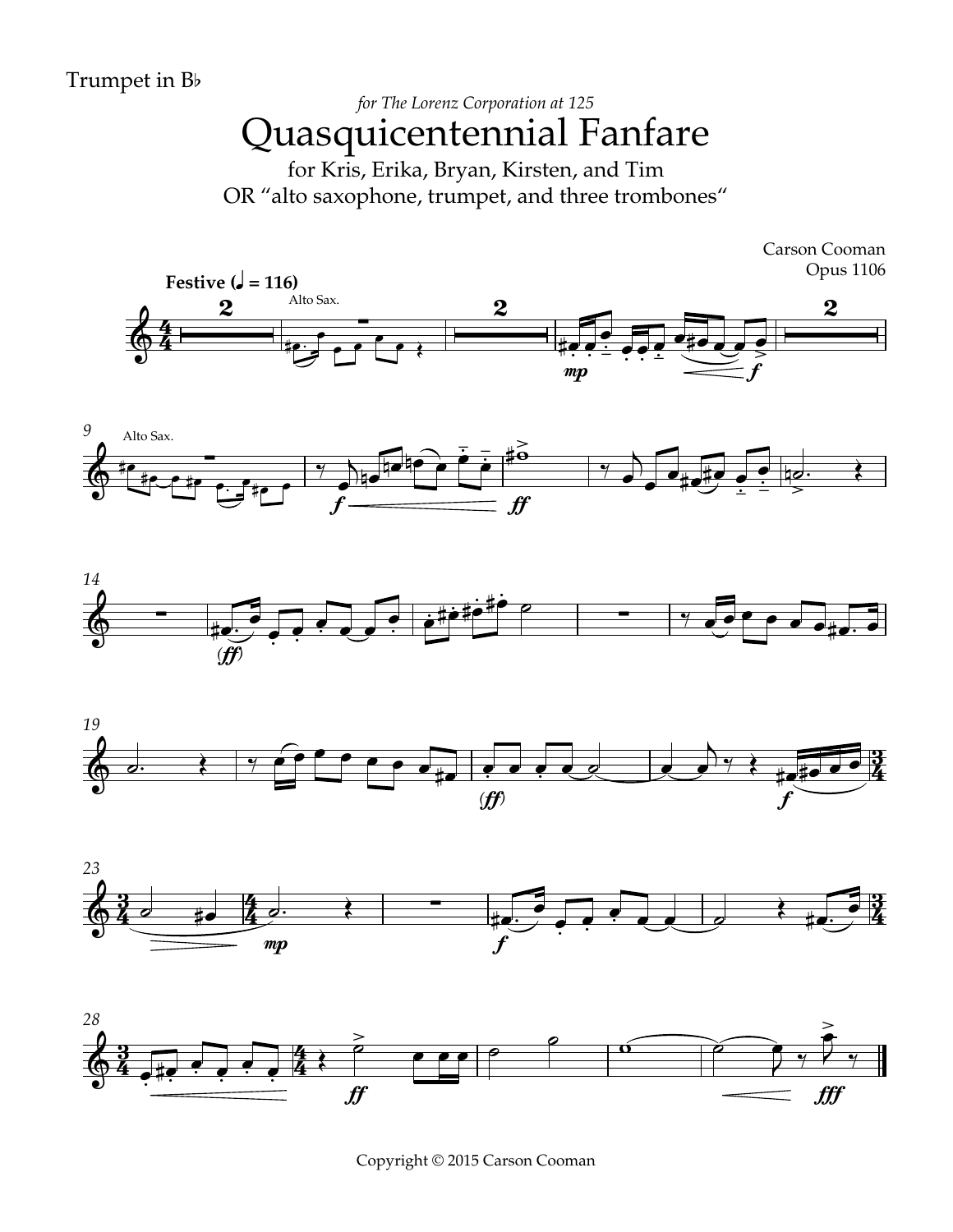# *for The Lorenz Corporation at 125* Quasquicentennial Fanfare

for Kris, Erika, Bryan, Kirsten, and Tim OR "alto saxophone, trumpet, and three trombones"

Carson Cooman Opus 1106













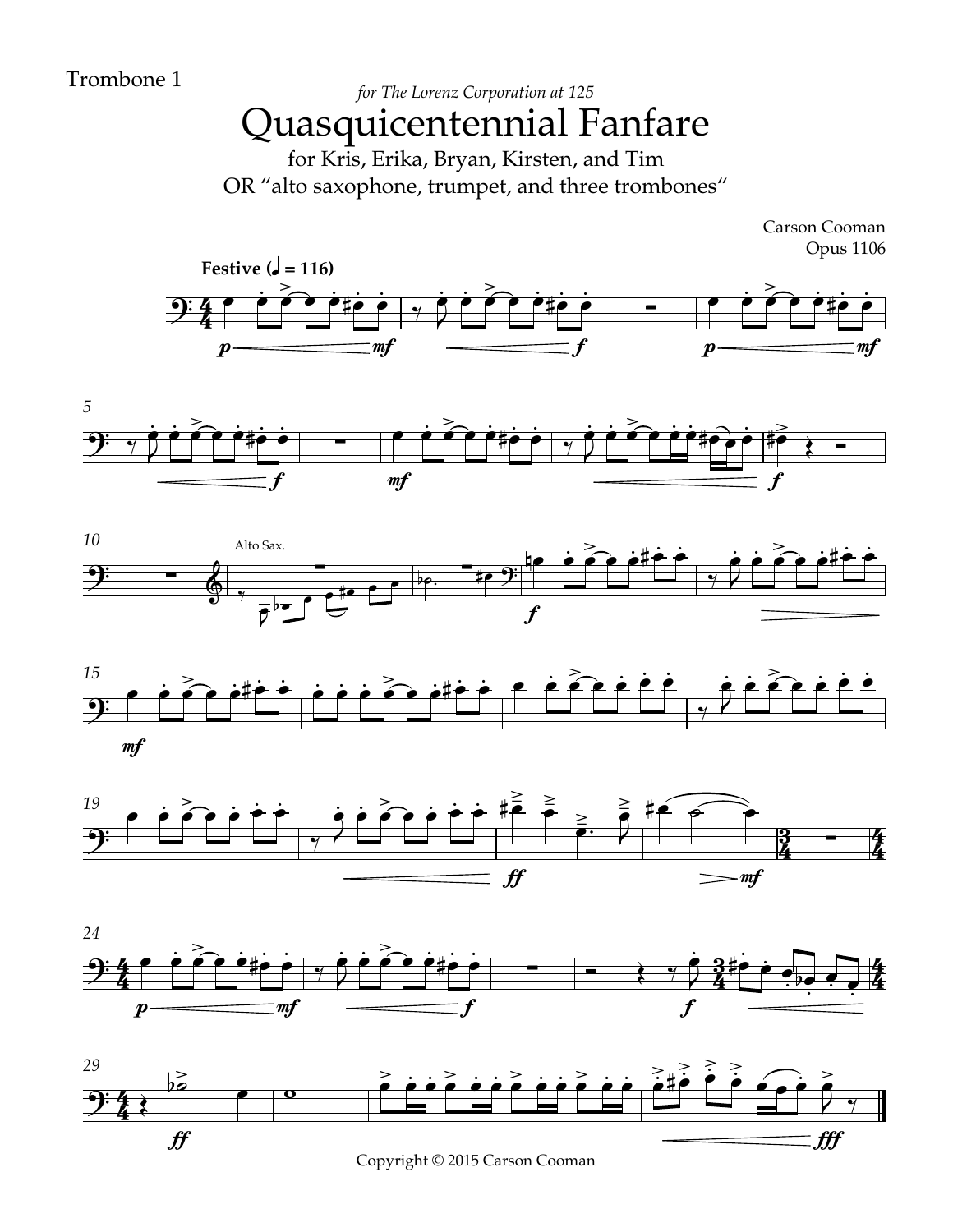### *for The Lorenz Corporation at 125* Quasquicentennial Fanfare

for Kris, Erika, Bryan, Kirsten, and Tim OR "alto saxophone, trumpet, and three trombones"

> Carson Cooman Opus 1106